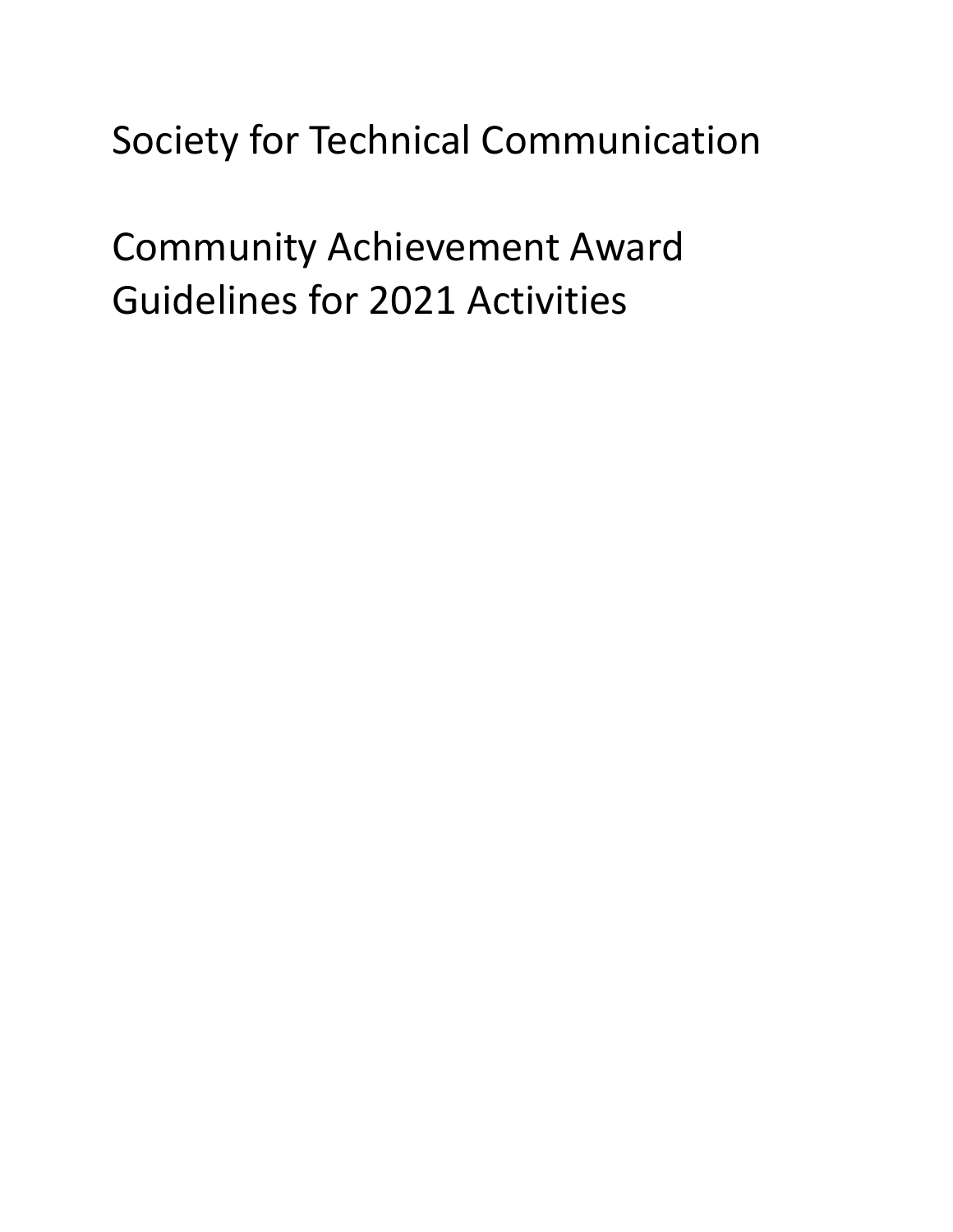# **Contents**

| <b>Summary of Changes for the 2021 Application</b> | 3                       |
|----------------------------------------------------|-------------------------|
| Programs and Events                                | $\overline{3}$          |
| Outreach, Communication, and Information Exchange  | 3                       |
| Leadership                                         | $\overline{3}$          |
| <b>STC Promotion and Membership</b>                | 3                       |
| Recognition                                        | 4                       |
| Innovation                                         | 4                       |
| <b>Bonus</b>                                       | 4                       |
| Revised points spread                              | 4                       |
| <b>Overview</b>                                    | 5                       |
| <b>Contact Information</b>                         | 5                       |
| <b>Levels of Award</b>                             | 6                       |
| <b>Completing the Application</b>                  | $\overline{\mathbf{z}}$ |
| Suggestions                                        | $\overline{7}$          |
| Requirements                                       | 7                       |
| <b>Required Activities</b>                         | $\overline{7}$          |
| <b>Supporting Materials</b>                        | $\overline{7}$          |
| <b>Supporting Materials Examples</b>               | 8                       |
| <b>Submission</b>                                  | 9                       |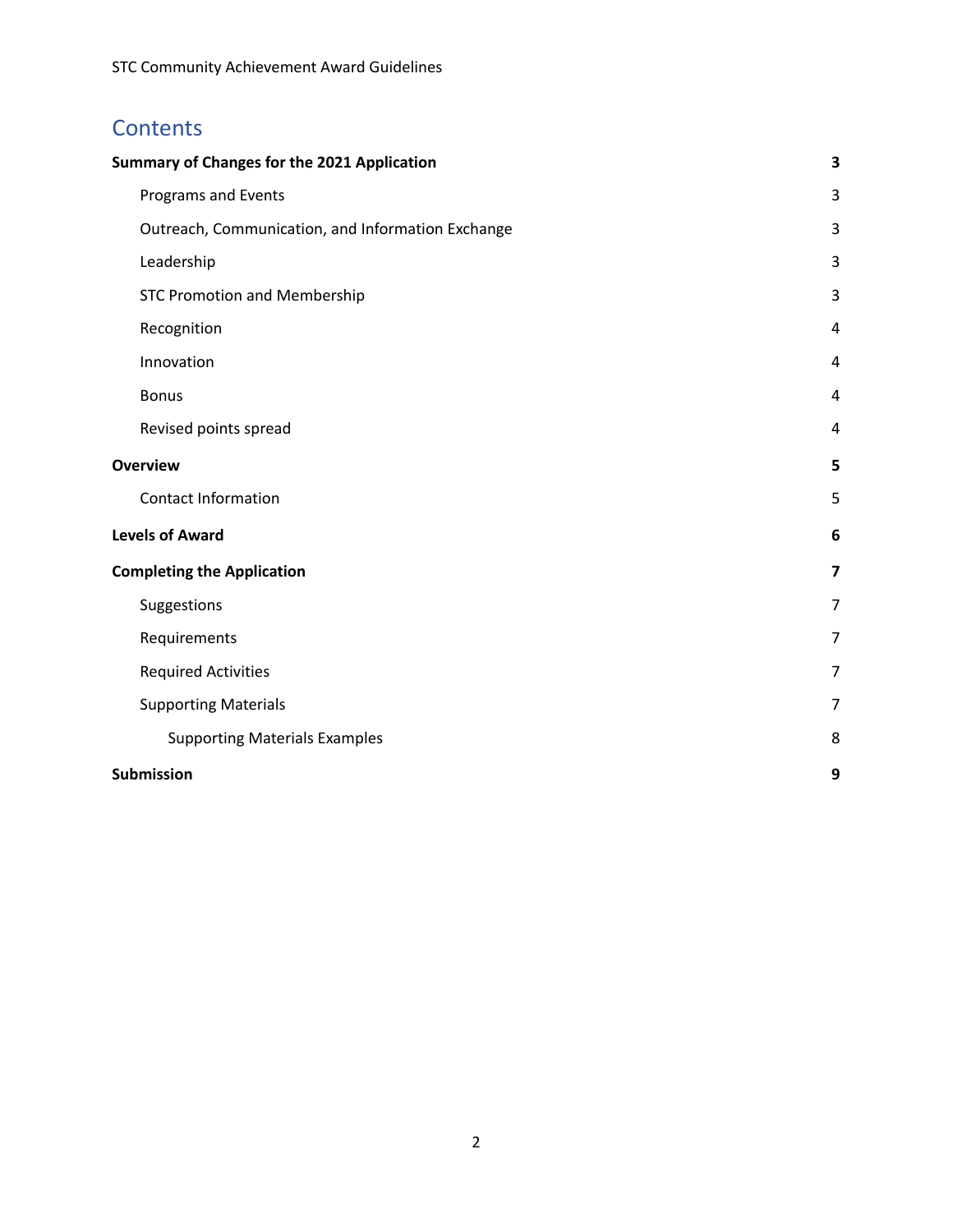# <span id="page-2-0"></span>Summary of Changes for the 2021 Application

The 2021 CAA Application contains major structural updates, namely:

- Reduced the overall number of categories by removing the **Core Items** section and most items from the **Bonus** section. Items formerly in those sections have been integrated to other areas of the application.
- Rebalanced points totals for a number of sections as described in the descriptions below.

## <span id="page-2-1"></span>Programs and Events

Total points possible for this section increased from 14 to 23 and included the following revisions:

- Former bonus item B-2 "Conference" relocated to this section.
- Points for holding a conference increased from 3 to 6 points to better correlate to the amount of time and community effort involved.
- Former bonus item B-3 "Competition" relocated to this section.
- Points for Workshops item updated to specify *2 pts for a two-hour workshop and one point granted per additional hour of workshop length, up to 4 pts*.
- Former promotion and membership item PM-2 "Promote STC Programs" relocated to this section. Note this is for promoting STC programs only, not community programs.
- "Joint Events with Other Communities" integrated in the **Outreach** section.

## <span id="page-2-2"></span>Outreach, Communication, and Information Exchange

Total points possible for this section increased from 18 to 22 and included the following revisions:

- Added NEW item for "Diversity, Equity, and Inclusion" to support the Society's efforts with a total of 3 possible points (1 point per activity).
- Combined former items of "Promote Community to Other Communities" and "Promote STC to Other Organizations" in one item called "Collaborate with STC Communities and Other Organizations." This new item is worth *2 pts for successful collaborations, for a total of 4 pts possible.* New examples of "successful collaborations" are included for reference.
- Former bonus items B-4 "Contests" and B-5 "Business Sponsorships/Partnerships" relocated to this section. Added "Academic Sponsorships/Partnerships" to Business Sponsorships as well and increased *total possible points to 2* instead of 1.

## <span id="page-2-3"></span>Leadership

Total points possible for this section increased from 17 to 18 and included the following revisions:

- Former core items CI-3 "Community Leaders Participating at Leadership Program" and CI-4 "CAC Leadership Webinars" relocated to this section.
- Rebalanced overall number of points for Limit Financial Holdings item from 5 to 2.
- Associate Fellow Research and Education as well as Society Honor Societies items moved to the **Recognition** section.
- L-7 Conference Presentations: wording changed to highlight that the focus is on members *who have presented* rather than encouraging members to present.

## <span id="page-2-4"></span>STC Promotion and Membership

Total points possible for this section increased from 9 to 13 and included the following revisions: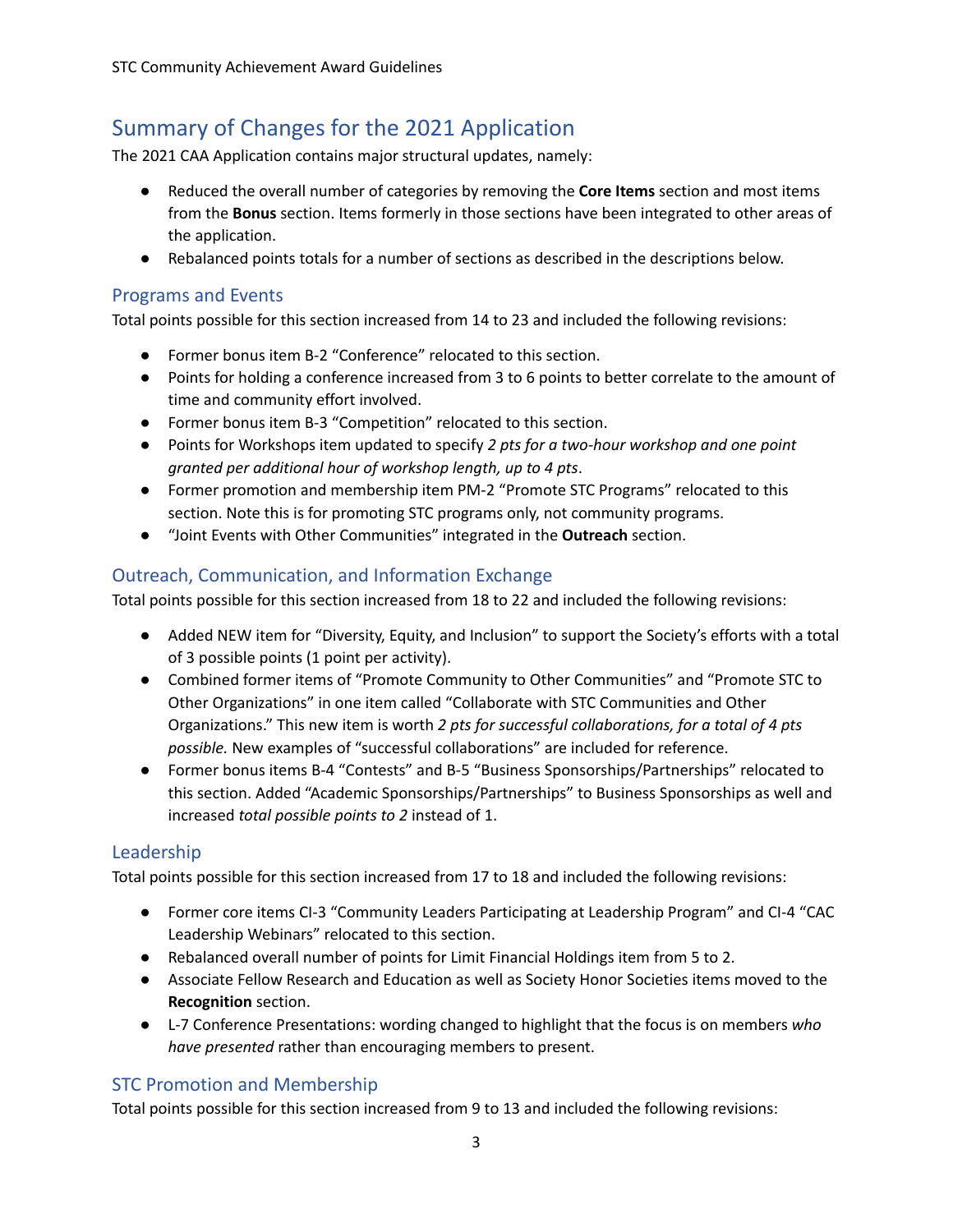- Former core items CI-1 "Student Membership" and CI-2 "Professional Membership" relocated to this section.
- Former bonus item B-1 "Membership Increase of 5%" relocated to this section.
- "Promote STC Programs" item moved to **Programs and Events** section
- New item of "Promote STC Services and Initiatives" in this section to clearly distinguish these activities from promoting STC programs and events.

## <span id="page-3-0"></span>Recognition

Total points possible for this section remained at 5 and included the following revisions:

- Relocated former leadership items L-5 "Associate Fellow Research and Education" and L-6 "Society Honor Societies" to this section.
- Note that for R-2, more awards are specified to count toward earning credit, including the newly-created STC Excellence in Service Award.

## <span id="page-3-1"></span>Innovation

Total points possible for this section increased from 4 to 7 total points possible due to:

● Points for "Value Through Innovation" item increased to a total of 4 points possible.

## <span id="page-3-2"></span>**Bonus**

Total points possible for this section was reduced from 12 to 2 total points possible due to:

● All items relocated to other sections except for the "Wild Card" item, which remains available for activities not credited in any other section of the application.

## <span id="page-3-3"></span>Revised points spread

- *1. Programs and Events: 23*
- *2. Outreach, Communication, & Information Exchange: 22*
- *3. Leadership: 18*
- *4. STC Promotion & Membership: 13*
- *5. Recognition: 5*
- *6. Innovation: 7*
- *7. Bonus: 2 Total = 90*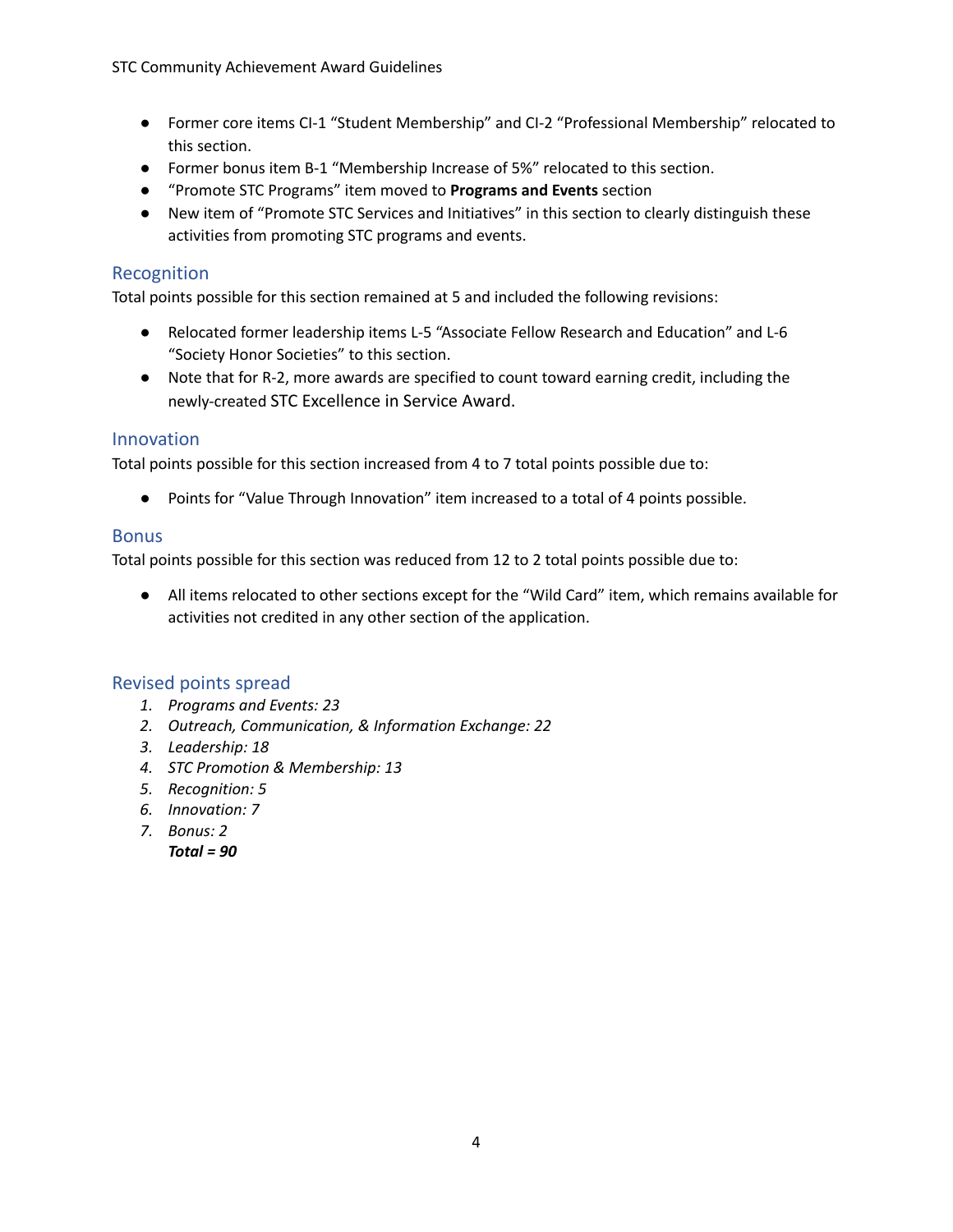## <span id="page-4-0"></span>**Overview**

The STC Community Achievement Award exists to recognize our exceptional communities for providing outstanding member services, modeling success, fostering innovation, encouraging collaboration, and ultimately serving the profession and practitioners of technical communication.

In addition to serving STC and its communities, Community Achievement Award–related activities provide individual members with many valuable professional development opportunities, including:

- Meeting and networking with other professional technical communicators
- Developing project leadership skills through volunteering for and managing community- and Society-level projects
- Gaining exposure to industry tools and best practices
- Gaining exposure to companies that employ technical communicators

The application has only two categories of activities: **required** and **optional**.

Failure to complete all the **required** activities disqualifies a community for any awards.

**Optional** activities are divided into 7 functional sections: Core (items tracked by STC), STC Promotion and Membership, Leadership, Member Engagement, Programs, Outreach, and Innovation. A Bonus section is included to offer communities additional ways to earn points.

#### <span id="page-4-1"></span>Contact Information

For Society-related inquiries, please contact Erin Gallalee ([erin.gallalee@stc.org\)](mailto:erin.gallalee@stc.org).

Send all application submissions to  $caa@stc.org$ .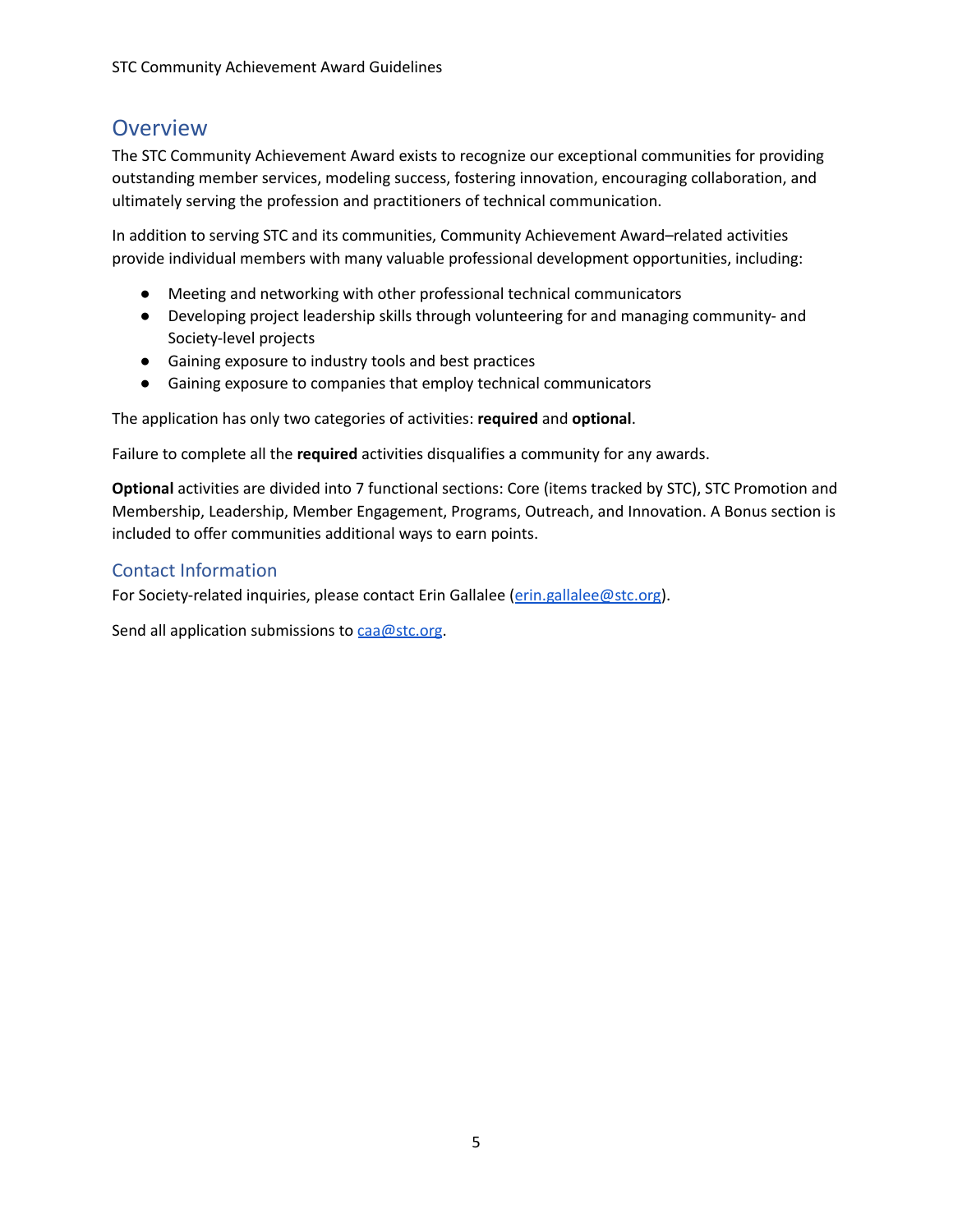## <span id="page-5-0"></span>Levels of Award

The following table lists the award names and point requirements.

| <b>Award Level</b>              | <b>Points Required</b> |
|---------------------------------|------------------------|
| <b>Platinum Community Award</b> | 69 or more points      |
| <b>Gold Community Award</b>     | 61 to 68 points        |
| <b>Silver Community Award</b>   | 53 to 60 points        |
| <b>Bronze Community Award</b>   | 45 to 52 points        |

As in previous years, communities are not competing with each other and awards can be earned by multiple communities. Communities simply complete the activities listed on the Community Achievement Award Application, using these activities to serve the professional technical communication community.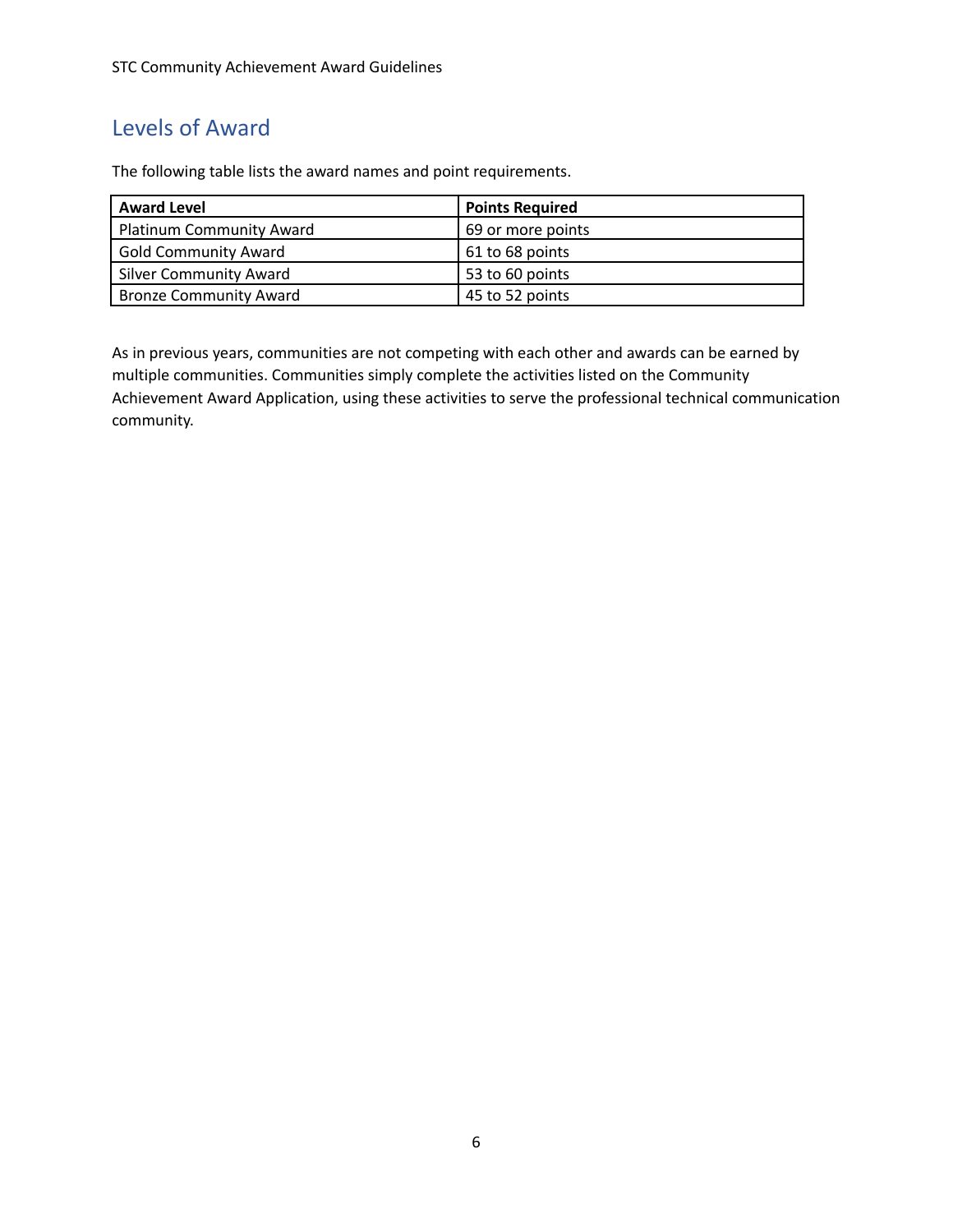# <span id="page-6-0"></span>Completing the Application

Follow these suggestions and requirements to best plan and prepare your Community Achievement Award application.

## <span id="page-6-1"></span>**Suggestions**

- Assign a Community Achievement Award manager from your community. This person should keep track of all of your community's activities, be able to receive progress reports from community leaders, and document the activities.
- Start tracking activities in January of the application year, if possible.
- Use this form as a planning tool for what you want to accomplish throughout the year.
- All items have examples of acceptable activities in the application.

## <span id="page-6-2"></span>Requirements

- Take credit only for activities completed between 1 January 2021 and 31 December 2021.
- For each item for which you are claiming credit, indicate in the first column how many points you are claiming for the item.
- Items often contain a "show us" statement. Ensure that you have included the requested information in your application or in an associated document named to match the section.
- Items containing a "tell us" statement require a list or a number but do not require specific evidence or associated documents.
- The application is a Word document. You can submit your application in Word format, PDF format, or any other format you feel most comfortable with AS LONG AS you do not change the order or wording of the original application.
- Do not use the same event for multiple categories. For example, you cannot claim credit for an event in both the Educational Programs category and the Social Event category.

## <span id="page-6-3"></span>Required Activities

Before applying for any level of award, communities must have completed and submitted the following items, which are tracked by STC:

- Submit your community's budget to STC. This includes completing the Activity Report and Engagement Plan that are part of the budget form.
- Submit your year-end financial report to the STC Treasurer (does not apply to SIGs).
- Hold officer elections or transition your leadership and submit results to STC. You must supply the names and contact information of the people holding the elected and non-elected positions in your community, e.g., President or Manager/co-managers, Treasurer, Secretary, Webmaster and membership chairs.
- File your 990N tax report (required for US chapters only).

**NOTE**: Since STC tracks these required items, no supporting materials are required.

## <span id="page-6-4"></span>Supporting Materials

All Platinum, Gold, Silver, and Bronze award criteria require supporting material. Supporting materials are required as "show us" evidence and may be a link to a Web page, a *detailed* description (maximum 100 words per item), an included PDF document, an included photo, etc. All supporting materials must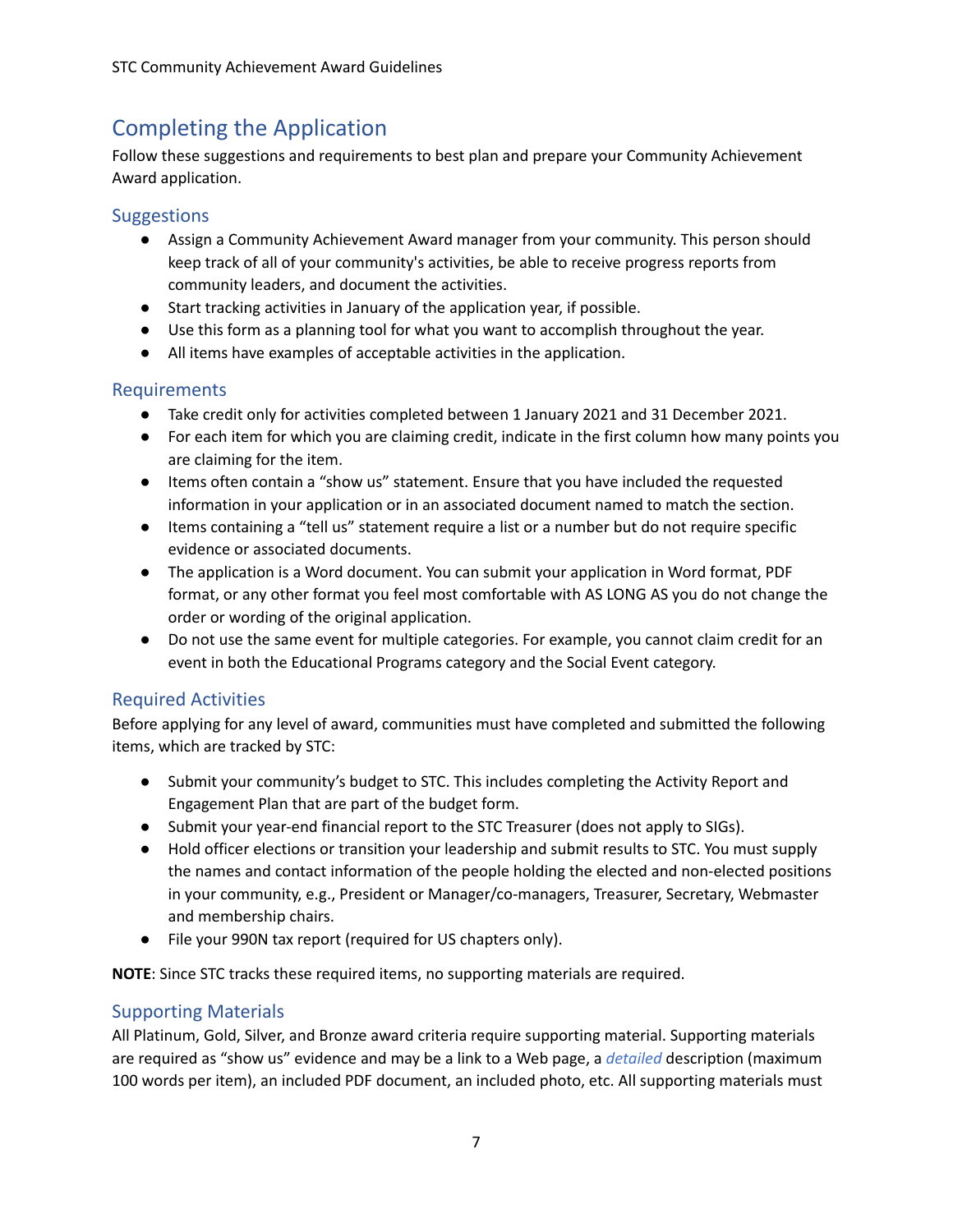be electronic, either files, links, or written descriptions. When using files as supporting materials, include hyperlinks in your application.

Each item has an associated code. If you attach supporting documents, reference the code in the document name or as a section within the document. For example, if you want to include screen captures of your social media in support of the "Promote STC Membership" task in Section 2, you could place them in a document titled "PM-1" or in a section of the same name in a document dedicated to Section 2 supporting materials.

#### <span id="page-7-0"></span>Supporting Materials Examples

- Descriptive summaries provided by the applicant
- Copies of email proving that your community completed the activity
- Hyperlinks to Web pages —ensure the evaluation committee does not need to log in
- Newsletters or blogs
- Meeting announcements
- Correspondence
- Press clippings
- Screenshots of event notices or activities

**NOTE**: Materials for the Platinum Communities may be displayed or shared at the annual Summit.